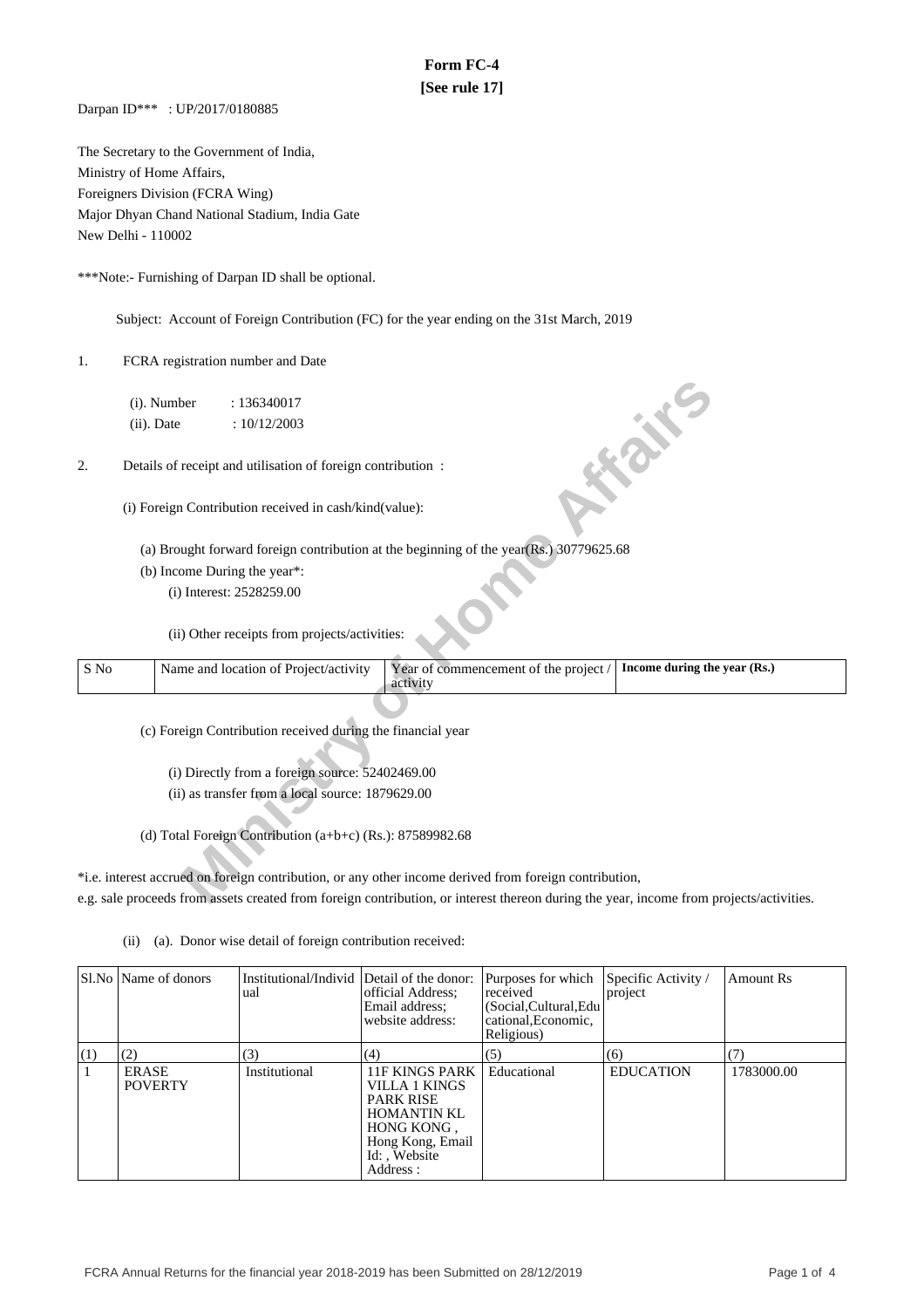|                | Sl.No Name of donors                                                                        | Institutional/Individ<br>ual | Detail of the donor:<br>official Address;<br>Email address;<br>website address:                                                                             | Purposes for which<br>received<br>(Social, Cultural, Edu<br>cational, Economic,<br>Religious) | Specific Activity /<br>project | <b>Amount Rs</b> |
|----------------|---------------------------------------------------------------------------------------------|------------------------------|-------------------------------------------------------------------------------------------------------------------------------------------------------------|-----------------------------------------------------------------------------------------------|--------------------------------|------------------|
| $\sqrt{2}$     | <b>SAINT PAUL</b><br><b>ACADEMY</b>                                                         | Institutional                | 1712 RANDOLPH<br>AVE, ST PAUL,<br>MN 55105,<br>United States of<br>America, Email Id:<br>, Website Address :                                                | Educational                                                                                   | <b>EDUCATION</b>               | 32946.00         |
| 3              | <b>ASHOK KUMAR</b><br><b>GUPTA</b>                                                          | Individual                   | 2295 Shore Hill<br>DR West<br>Bloomfield, MI<br>48323-1967,<br>United States of<br>America, Email Id:<br>, Website Address:                                 | Educational                                                                                   | <b>EDUCATION</b>               | 9745.00          |
| 4              | <b>INDIA</b><br><b>DEVELOPMENT</b><br><b>AND RELIEF</b><br><b>FUND</b>                      | Institutional                | 5821 MOSSROCK<br><b>DRIVE NORTH</b><br>BETHESDA, MD<br>20852-3238,<br>United States of<br>America, Email Id:<br>, Website Address :                         | Educational                                                                                   | <b>EDUCATION</b>               | 708500.00        |
| 5              | POSITIVE AND<br><b>PROGRESSIVE</b><br><b>EDUCATIONAL</b><br><b>SUPPORT</b><br><b>CANADA</b> | Institutional                | 90 WINGHS<br>ROAD, SUITE<br>204A VAUGHAN,<br>ON L4L 6A9,<br>Canada, Email Id:,<br>Website Address:                                                          | Educational                                                                                   | <b>EDUCATION</b>               | 11174459.00      |
| 6              | M NIGHT<br><b>SHYAMLAN</b><br><b>FOUNDATION</b><br><b>INC</b>                               | Institutional                | <b>18 CAMPUS</b><br><b>BLVD STE100</b><br><b>NEWTOWN</b><br><b>SQUARE PA</b><br>19073-3240,<br>United States of<br>America, Email Id:<br>, Website Address: | Educational                                                                                   | <b>EDUCATION</b>               | 3275958.00       |
| 7              | <b>I PARTNER</b><br><b>INDIA</b>                                                            | Institutional                | 4/303, 2ND<br>FLOOR.<br><b>KAUSHALAYA</b><br>PARK, HAUZ<br>KHAS, NEW<br>DELHI-110016,<br>India, Email Id:,<br>Website Address:                              | Educational                                                                                   | <b>EDUCATION</b>               | 1879629.00       |
| $\,8\,$        | <b>I PARTNER</b><br><b>INDIA</b>                                                            | Institutional                | THE IMPECT<br><b>HUB ISLINGTON</b><br>27 DINGLEY<br>PLACE LONDON<br>UK EC1V 8BR,<br>United Kingdom,<br>Email Id:, Website<br>Address:                       | Educational                                                                                   | <b>EDUCATION</b>               | 956001.00        |
| $\overline{9}$ | <b>BETI</b>                                                                                 | Institutional                | 33, MOTOCOMBE<br>FARM ROAD,<br>HEALD GREEN,<br><b>CHEADLE</b><br><b>CHESHIRE, SKB</b><br>3RW (UK), United<br>Kingdom, Email<br>Id: Website<br>Address:      | Educational                                                                                   | <b>EDUCATION</b>               | 9780000.00       |
| 10             | PARDADA<br>PARDADI<br><b>EDUCATIONAL</b><br>SOCIETY INC                                     | Institutional                | 9219 BRIARY LN,<br><b>FAIR FAX, VA</b><br>22031, United<br>States of America,<br>Email Id:, Website<br>Address:                                             | Educational                                                                                   | <b>EDUCATION</b>               | 24146741.00      |
| 11             | <b>SAHARA MEANS</b><br><b>SUPPORT</b>                                                       | Institutional                | 2 LOVE LAVE<br><b>PINNER</b><br>MIDDLESEX HA5<br>3EG, United<br>Kingdom, Email<br>Id:, Website<br>Address:                                                  | Educational                                                                                   | <b>EDUCATION</b>               | 535119.00        |

(b) Cumulative purpose-wise amount of all foreign contribution donation received :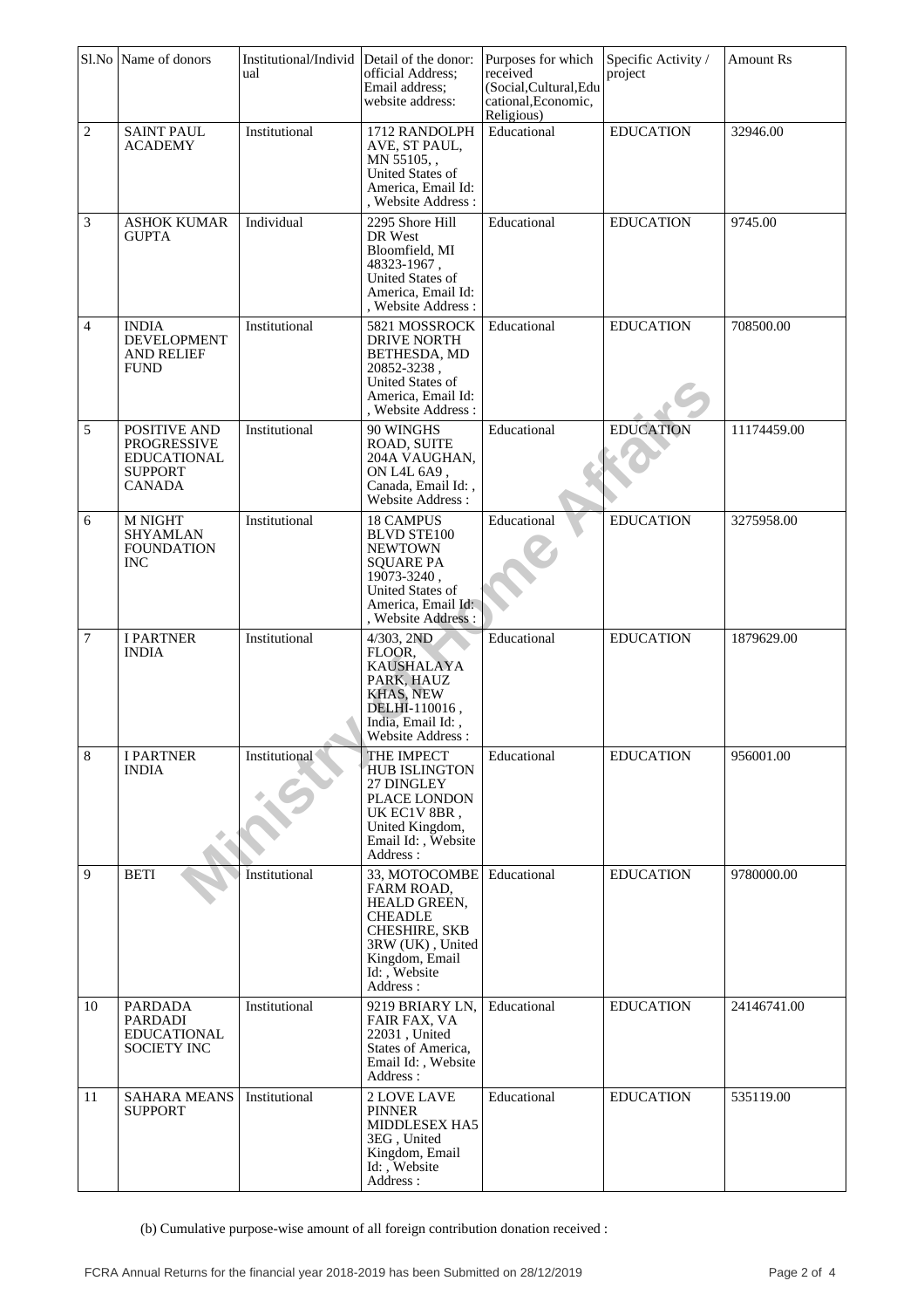| Sl.No | Purpose          | ⊾mount      |
|-------|------------------|-------------|
|       | Educational<br>. | 52402469.00 |

3. Details of Utilization of foreign contribution:

(a) Details of activities/projects for which foreign contribution has been received and utilised (in rupees)

| Sl. No. | Name of<br>project/acti ocation<br><b>V1tV</b> | Address/L Previous Balance |         | Receipt during the year Utilised |         |         |         |         | Balance |  |
|---------|------------------------------------------------|----------------------------|---------|----------------------------------|---------|---------|---------|---------|---------|--|
|         |                                                | In cash                    | In Kind | In cash                          | In Kind | In cash | In Kind | In cash | In Kind |  |
| (1)     |                                                | (4)                        | (5)     | (6)                              |         | (8)     | (9)     | (10)    | (11)    |  |

(b) Details of utilisation of foreign contribution:

(i) Total Utilisation\*\* for projects as per aims and objectives of the association (Rs.):20959034.00

(ii) Total administrative expenses as provided in rule 5 of the Foreign Contribution

- (A) the soverignty and integrity of india; or.
- (B) the security, strategic, scientific or echnomic interest of the state; or
- (C) the public interest; or
- (D) freedom or fairness of election to any legistature; or
- (E) friendly relations with any foreign state; or
- (F) harmony between religious, racial, social, lingusitic or relgional groups, castes or communities.

|         |                                                                                                                                             | (ii) Total administrative expenses as provided in rule 5 of the Foreign Contribution                  |                  |                |
|---------|---------------------------------------------------------------------------------------------------------------------------------------------|-------------------------------------------------------------------------------------------------------|------------------|----------------|
|         | (Regulation) Rules, 2011 (Rs.):4463934.00                                                                                                   |                                                                                                       |                  |                |
|         | ** It is affirmed that the utilisation of foreign contribution is not in contravention of the provisions contained in the Foreign           |                                                                                                       |                  |                |
|         | Contribution(Regulation) Act, 2010 (42 of 2010) and more particularly in section 9 and section 12 of the Act which, inter-alia, states that |                                                                                                       |                  |                |
|         | the acceptance of foreign contribution is not likely to affect prejudicially                                                                |                                                                                                       |                  |                |
|         | (A) the soverignty and integrity of india; or.                                                                                              |                                                                                                       |                  |                |
|         | (B) the security, strategic, scientific or echnomic interest of the state; or                                                               |                                                                                                       |                  |                |
|         | (C) the public interest; or                                                                                                                 |                                                                                                       |                  |                |
|         | (D) freedom or fairness of election to any legistature; or                                                                                  |                                                                                                       |                  |                |
|         | (E) friendly relations with any foreign state; or                                                                                           |                                                                                                       |                  |                |
|         |                                                                                                                                             | (F) harmony between religious, racial, social, lingusitic or relgional groups, castes or communities. |                  |                |
|         | (c) Total purchase of fresh assets (Rs.)                                                                                                    |                                                                                                       |                  |                |
| Sl. No. | Activity in the name of Association                                                                                                         | Details                                                                                               | Purpose          | Total (in Rs.) |
| (i)     | Creation of movable assests                                                                                                                 | <b>ALL MOVABLE ASSETS</b>                                                                             | <b>EDUCATION</b> | 3504609.00     |
| (ii)    | Creation of Immovable assests                                                                                                               | <b>BUILDING</b>                                                                                       | <b>EDUCATION</b> | 3227766.00     |
|         | Total                                                                                                                                       |                                                                                                       |                  | 6732375.00     |
|         | (d) FC transferred to other associations                                                                                                    |                                                                                                       |                  |                |
| Sl. No. | Name of the association                                                                                                                     | Date                                                                                                  | Purpose          | Amount         |

# (c) Total purchase of fresh assets (Rs.)

| Sl.<br>NO    | occo<br>latior<br>י ורו<br>76<br>., | Date<br>. | האניי |     |
|--------------|-------------------------------------|-----------|-------|-----|
| $\mathbf{L}$ | $\tilde{\phantom{a}}$<br>$\sim$     | - -       |       | . . |

(e) Total utilisation In the year  $(Rs.)(b+c+d)$  32155343.00

#### 4. Details Of unutilised foreign contribution:

### (i) Total FC invested in term Deposits (Rs.):

| Sl. No. | Details                          | Total( in Rs.) |
|---------|----------------------------------|----------------|
| (i)     | Opening Balance of FD            | 21931837.00    |
| (ii)    | FD made during the year          | 1793486.00     |
| (iii)   | Less: realisation of previous FD | 700235.00      |
|         | Closing balance of FD            | 23025088.00    |

(ii) Balance of unutilised foreign contribution, in cash/bank, at the end of the year(Rs):